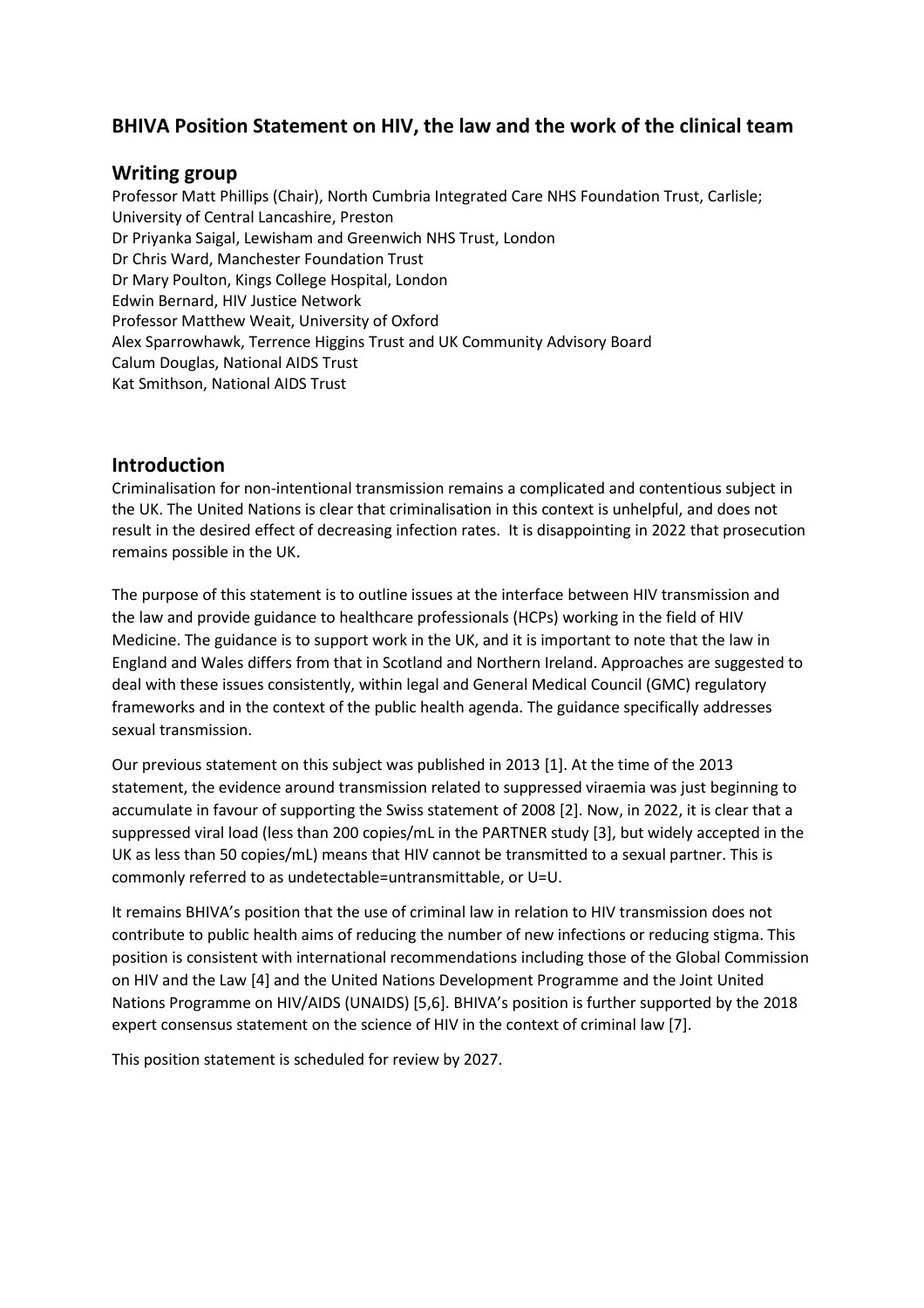# **Criminalisation of HIV transmission**

HIV criminalisation describes the application of criminal law to people living with HIV based on their HIV status. Globally at least 130 countries have criminal laws that can be, or have been, applied to allegations of HIV transmission, HIV exposure and non-disclosure of HIV status [8]. Criminalisation includes the investigation, prosecution and conviction of people for transmitting or exposing others to HIV.

The UK has three legal systems (jurisdictions) within its boundaries, covering the four devolved administrations (England and Wales has a shared legal system, and Scotland and Northern Ireland each have separate systems). The broad approach is the same in that all have provision to criminalise sexual transmission of HIV, using the mechanisms of their particular legal system. England and Wales and Northern Ireland have the least restrictive systems as there is no possibility of prosecuting for reckless exposure (where someone is exposed to the risk of transmission but where transmission does not take place). Prosecution is possible in Scotland in instances where a person has been exposed to the risk of transmission but transmission has not in fact taken place, although legal guidance makes clear that this should only be used in exceptional circumstances [9].

For the purposes of this guidance, the focus will be on the issue of 'reckless transmission', which is common to all the jurisdictions. While regulatory frameworks continue to use the word 'disclosure', the preferred term for this document is 'sharing', when referring to the sharing of HIV status.

In England and Wales, only intentional or reckless transmission of HIV and deliberate (but unsuccessful) attempts to transmit are criminalised. The applicable law in HIV criminalisation cases is the Offences Against the Person Act 1861, which enables prosecution of intentional transmission under section 18, and reckless transmission under section 20 [10]. Deliberate attempts to infect are charged under the Criminal Attempts Act 1981 [11].

#### Intentional and reckless transmission of HIV

There has been one successful prosecution for intentional transmission of HIV. Since the case of *R v Dica* in 2004 [12], there have been 26 successful prosecutions for reckless transmission of HIV in England and Wales [13], under section 20 of the Offences Against the Person Act 1861. There have been many more investigations and charges.

For the offence of 'intentional' or 'reckless' transmission, the prosecution must establish all three of the following (Figure 1) [14]:

1. The infliction of harm or the requisite act, conduct or consequence (known as the *actus reus*).

This means proving that the individual (defendant) is the source of the infection. In other words, that the defendant transmitted HIV to the complainant. The evidence for this is collected through medical and sexual histories and may include the use of phylogenetic analysis<sup>1</sup>.

2. The defendant intended the consequence (section 18) or acted recklessly (section 20) (known as the *mens rea*).

<sup>1</sup>Phylogenetic analysis involves the study of blood samples from the accused and the complainant to determine the genetic relatedness of their HIV strains. This cannot prove that HIV transmission occurred directly between the two parties, but it can exonerate individuals where it is shown that the accused carries a virus strain unrelated to that of the complainant. Where the accused and the complainant carry strains that are closely related, this would show that it is possible the accused transmitted HIV to the complainant but additional factual evidence would be required; phylogenetic evidence alone is insufficient.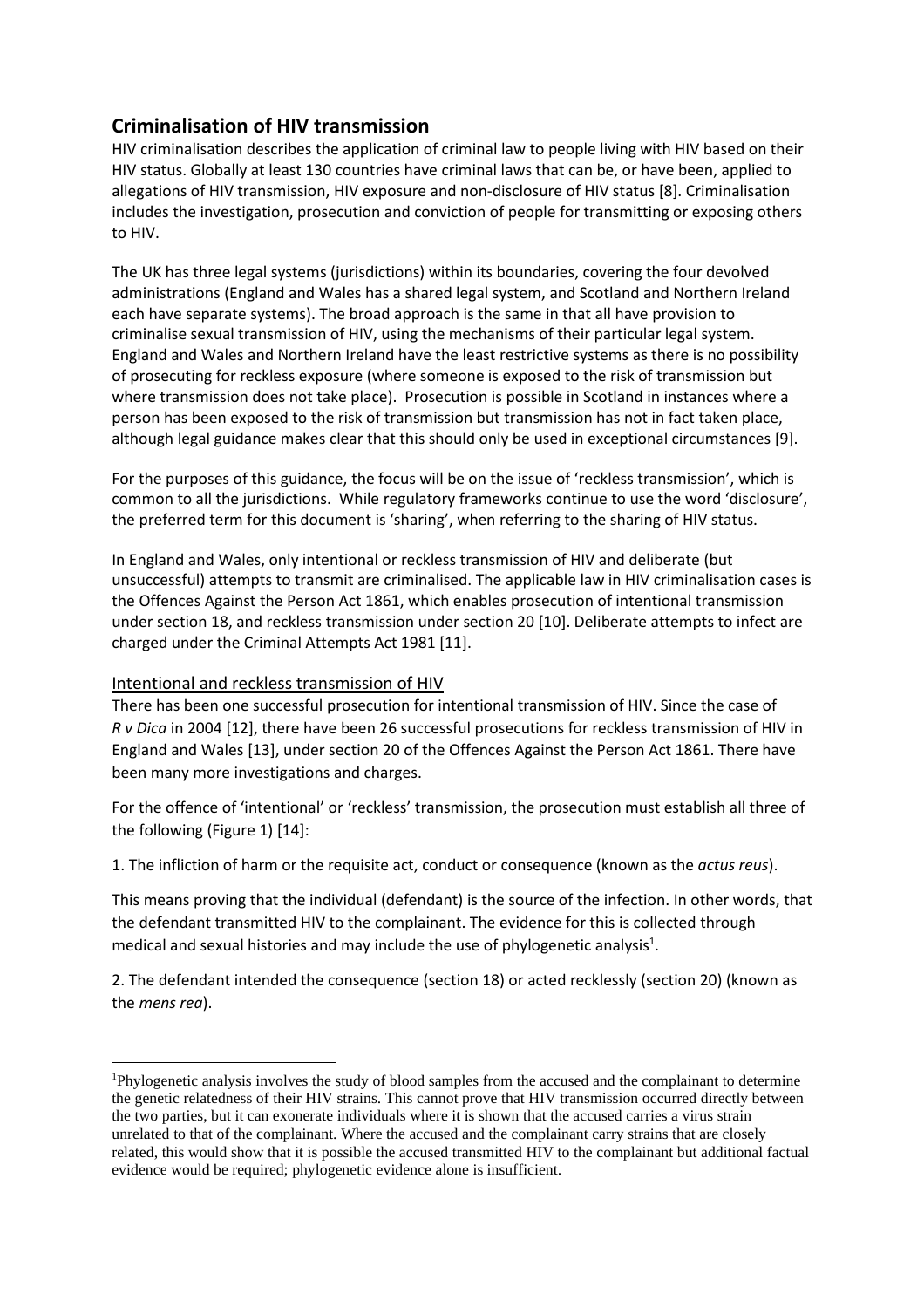For section 18 it must be proven that the defendant actively intended to transmit HIV to the partner.

For section 20, the act of recklessness has been defined as conscious risk taking: where a person knows that some harm may arise from their conduct, but they continue to take this risk (*R v G*) [15]. Therefore, the use of condoms or treatment as prevention (treatment where the primary aim is to prevent the transmission of HIV) would be likely to avert a finding of 'recklessness' in the unlikely event that transmission of HIV occurred under these circumstances.

The paramount consideration for section 20 is the individual's actual understanding around transmission. If they believe that once their viral load is undetectable that they cannot transmit HIV (and believe themselves to have an undetectable viral load), or that condoms make the risk of transmission negligible (both of which the Crown Prosecution Service acknowledges as appropriate safeguards), then the *mens rea* of recklessness is unlikely to be found.

The act of recklessness also requires that at the time of the alleged transmission the defendant knew they had HIV and understood how HIV is transmitted. This is usually evidenced by confirmation of a medical diagnosis and through clinical notes. There is also the potential for 'deliberate closing of the mind' to be considered. This is the circumstance under which someone who has not received a medical diagnosis could nonetheless know or strongly suspect that they have HIV through their own particular circumstances (such as having been advised to take an HIV test by an HCP because of concerning symptoms). Evidence of these circumstances may be sufficient for the court to decide that the defendant had the required degree of knowledge to have acted recklessly.

3. The absence of a valid defence.

In the case of reckless transmission (section 20), consent to sex (or condomless sex) is insufficient as a defence. Instead, it must be demonstrated that the complainant actively consented to the risk of HIV transmission, i.e. they made a 'conscious' decision to put themselves at risk of acquiring HIV *(R v Konzani*) [16]). This would require them to be informed of the defendant's HIV status, either directly or indirectly, prior to the alleged occurrence of transmission. There is no legal requirement for a person to disclose their HIV status to sexual partners, but this appears to be the only means of securing a defence of consent where the court has found the requisite *mens rea* and *actus reus.*

For the crime of intentional transmission (section 18), consent to the risk of HIV acquisition on the part of the partner is not a valid defence.

The Crown Prosecution Service has provided guidance regarding what may and may not be mitigating factors in considering whether a decision to prosecute would be in the public interest [17].

#### Attempting to intentionally transmit HIV

It is also possible to be prosecuted for *attempting* to intentionally transmit a serious sexually transmissable infection under the Criminal Attempts Act 1981. This requires the prosecution to prove that it was the defendant's intention to transmit HIV, but does not require transmission to have occurred.

The question of the known presence of a sexually transmitted infection cancelling out the consent to sex (and therefore causing consideration of rape) sometimes arises. This has been clearly addressed in law, in that a person who does not disclose the fact that they have a sexually transmitted infection and then has consensual sexual intercourse with another, without informing that person of their infectious state, is not guilty of rape [18].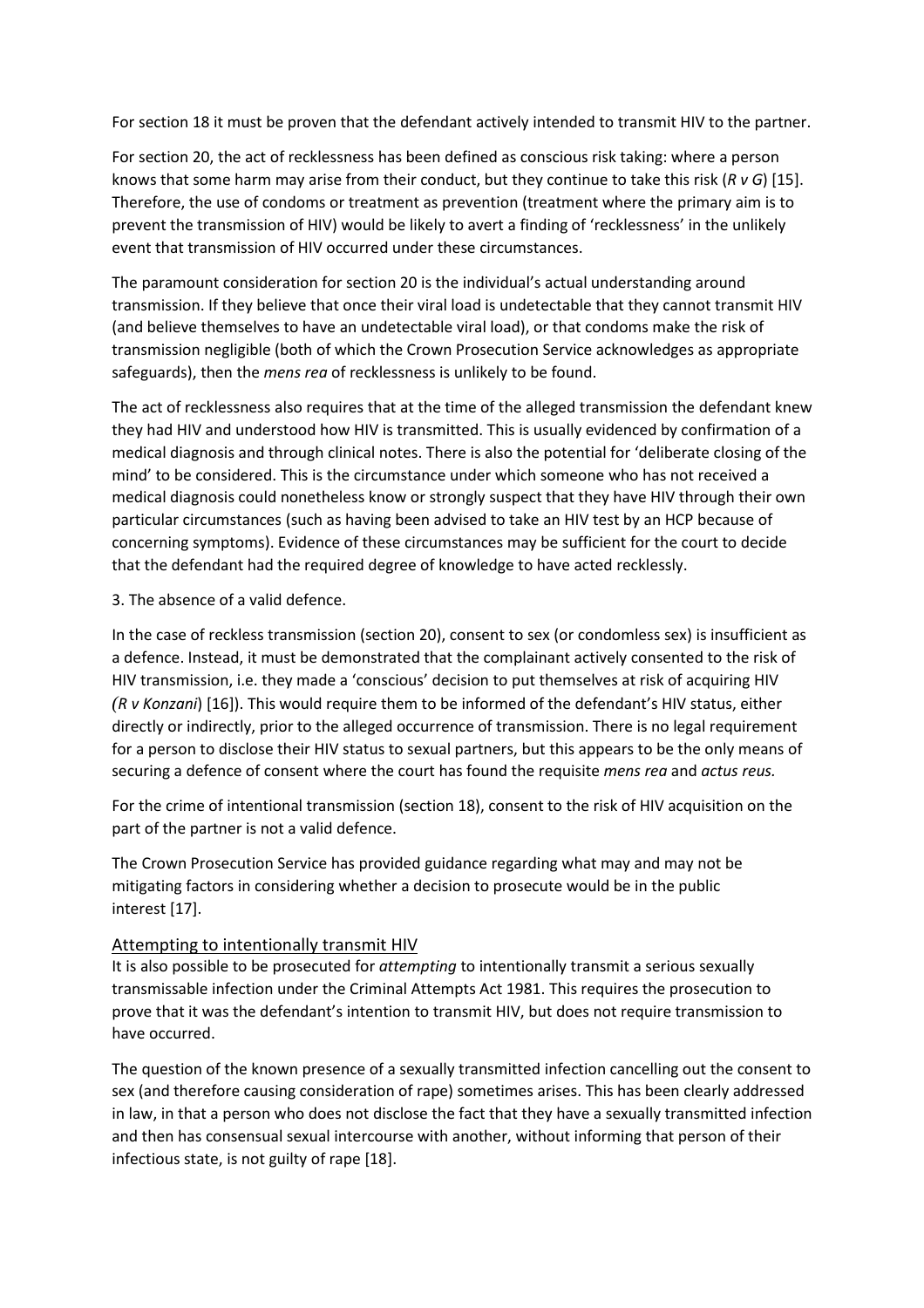### The impact of HIV criminalisation

The courts appear to place the burden of reducing HIV transmission on the person living with HIV. This approach is inconsistent with public health initiatives aimed at reducing HIV transmission, such as pre-exposure prophylaxis (PrEP), which promote and enable individual responsibility within the HIV-negative population. As a result, it is considered by BHIVA that prosecution for reckless transmission promotes stigma and may be counterproductive with regard to public health aims. It has also been shown that prosecution for reckless transmission is associated with harms [19].



**Figure 1.** Offences Against the Persons Act 1861 and HIV transmission. Reproduced from Saigal P, Weait M, Poulton M. *Sex Transm Infect* 2018; **94**: 399–400 [14] with permission from BMJ Publishing Group Ltd.

# **Criminalisation of HIV in the clinical setting**

It is worth highlighting that when confronted with a situation in clinic in which this position statement may be accessed, there is often a sense of urgency to reach a conclusion. Such a situation can include the presence of police officers in clinic. There are no situations in which a decision cannot wait for due process, i.e. review at a multidisciplinary team meeting and by appropriate individuals/teams.

#### Strategies to reduce the risk of prosecution for reckless transmission

Despite the majority of people living with HIV in the UK being virally suppressed, people living with HIV remain at risk of allegations of criminal transmission, and sometimes prosecution. People at particular risk include:

• Individuals who have recently been diagnosed with HIV but who have either not yet started treatment or who do not yet have an undetectable viral load;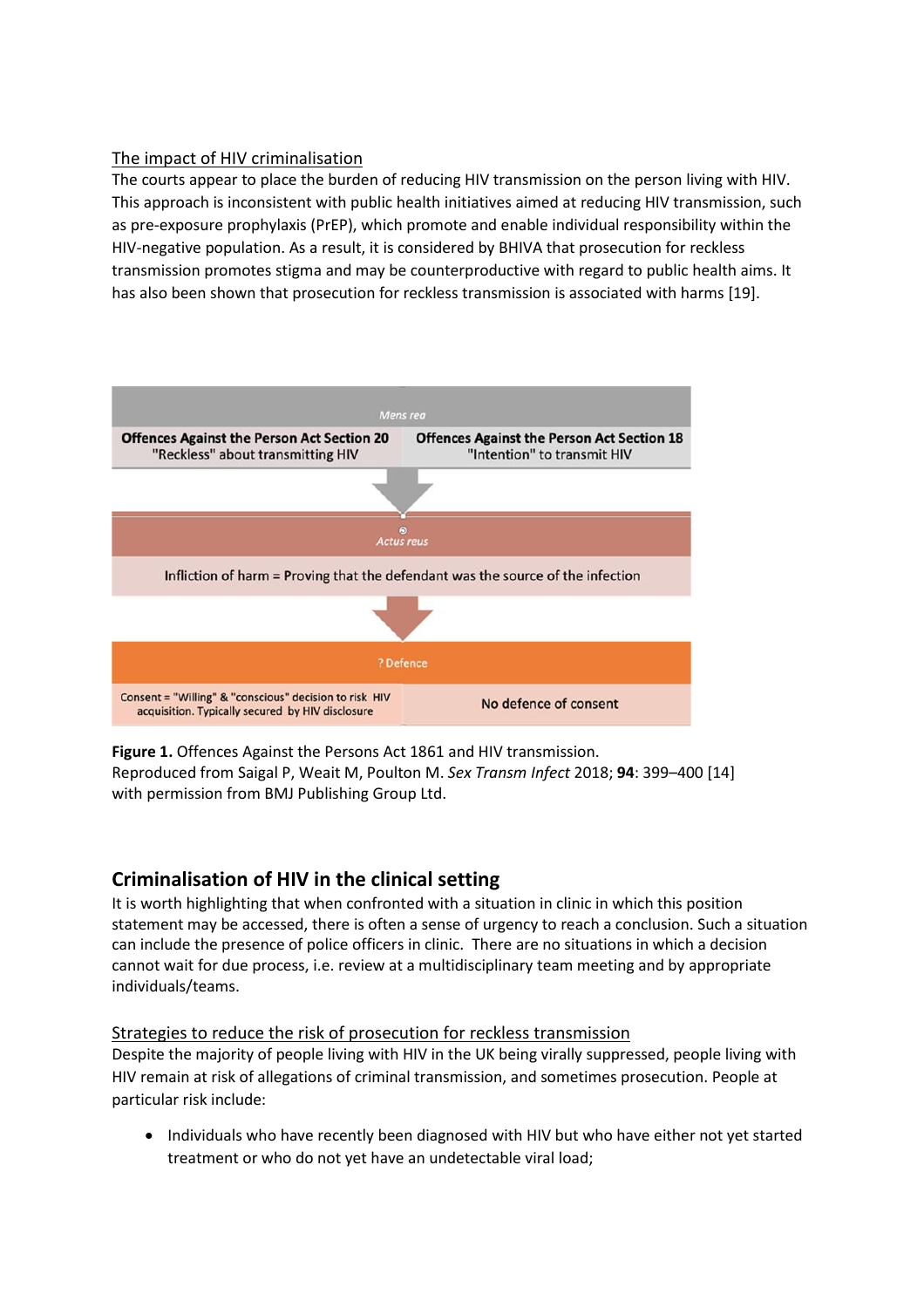- Individuals who choose not to use antiretroviral therapy (ART);
- Individuals who decline HIV testing, but have been told they are at high risk of being HIV positive, e.g. this might apply if someone has been advised to test for HIV through partner notification;
- Individuals who do not have an undetectable viral load despite taking adequate treatment;
- Individuals who experience barriers to accessing ART or to treatment adherence. Barriers may be completely out of the control of the individual (such as access to ART in detention centres);
- Adolescents and young adults living with HIV who engage in sexual activities/relationships.

Alternative measures to reduce the risk of HIV transmission must be considered in these circumstances, including the use of condoms with water-based lubricant. In the event of a split condom, disclosing HIV status to their sexual partner to facilitate post-exposure prophylaxis (PEPSE) would reduce the risk of HIV transmission. In addition, PrEP is now available throughout the UK, and so a person at risk of acquiring HIV can consider taking this to mitigate the risk of HIV acquisition. It is recognised that there are populations that are underserved with regard to supported access to PrEP, and there is further work to be done to ensure equitable access for all those in need of PrEP.

For those choosing not to take ART, their choice should be respected and explored carefully to ensure that the risks and benefits of this option are understood in terms of their health and public health implications. There are a number of strategies that may help individuals in this situation including peer mentorship, support from a specialist pharmacist or a psychologist, adherence support and education to ensure all options for a tolerable drug regimen have been explored.

Adolescents and young adults may experience a range of additional needs that are different from those of adults. For young people requiring support around HIV knowledge sharing and sex, we recommend referring to guidance from the Children's HIV Association.

#### Sharing information about legal issues with a person living with HIV

Informing patients about potential criminal culpability is arguably part of our professional clinical duty. A person who is newly diagnosed with HIV needs an understanding of the legal risks around transmission of HIV in order to be able to protect themselves from liability. This information is likely to be of less relevance for someone who becomes fully suppressed on successful ART. Information should be shared sensitively and supportively. This aligns with the public health agenda of preventing further infections [20]. It may be stated that:

- People have been convicted of transmitting HIV in the UK and of intentionally attempting to transmit HIV.
- The steps that can be taken to reduce or eliminate the risk of transmission (consistent use of condoms, adherence to effective ART or ensuring that sexual partners are taking PrEP) also minimise the risk of being found criminally liable in the context of reckless transmission.
- We suggest that sharing knowledge of a diagnosis of HIV is the best way to enable shared decision-making. Sharing knowledge of HIV status with partners will serve to protect people living with HIV from criminal liability for reckless transmission, if sharing the knowledge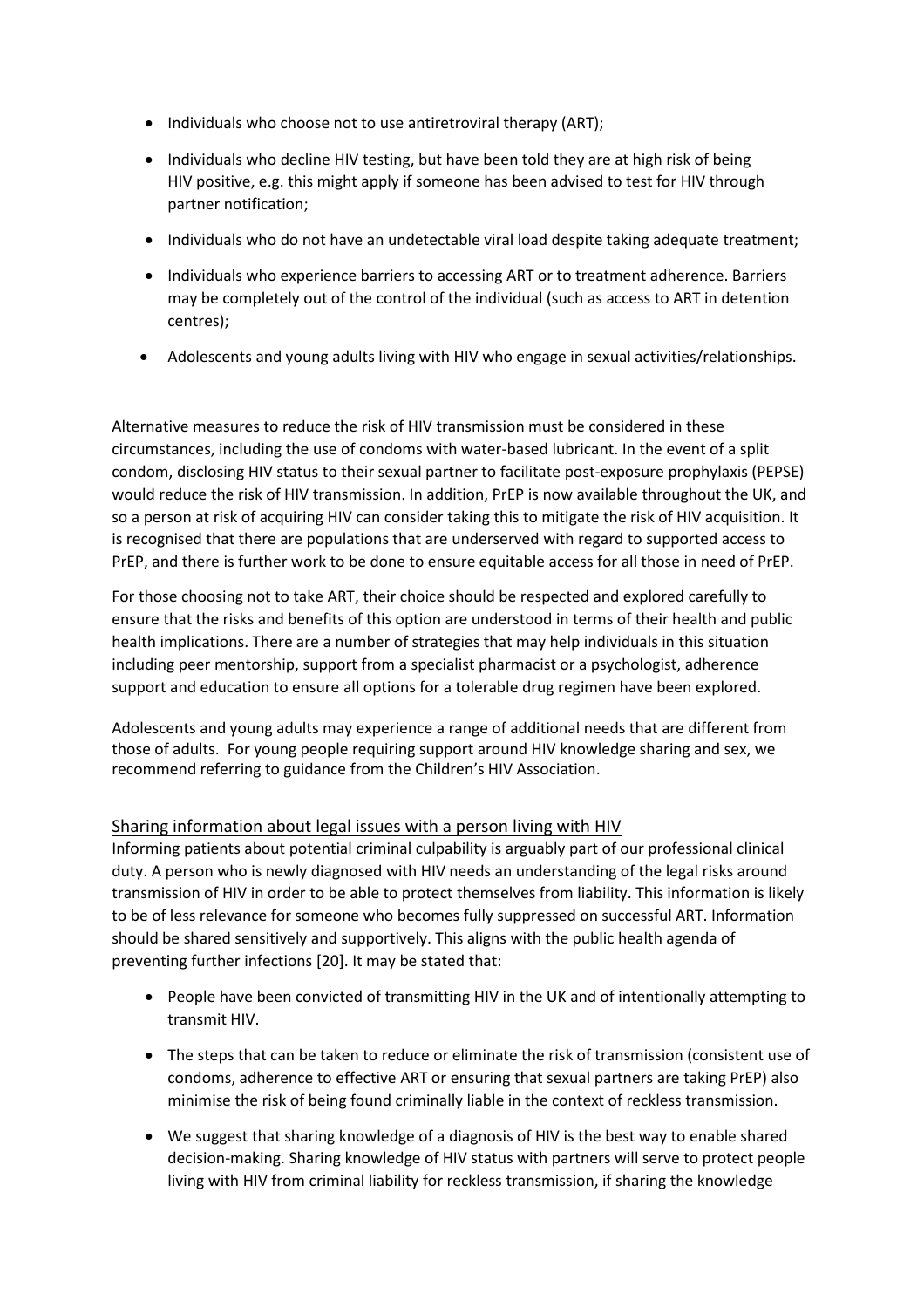results in consent to the risk of HIV acquisition. This decision should be made on an individual basis, recognising the reasons some people choose not to share their status and accounting for the actual risk of transmitting HIV (which does not exist if someone fulfils the U=U criterion).

- Being undetectable means a person cannot transmit HIV, therefore they cannot be liable for transmission in England, Wales and Northern Ireland. (While prosecution for exposure is possible in Scotland, the Crown Office has issued guidance stating that where a person is on treatment it is unlikely that it will be possible to establish criminal recklessness, and that there is a very strong presumption against prosecution in such circumstances [9].)
- Expert resources exist (such as from National AIDS Trust [NAT], Terrence Higgins Trust [THT] and George House Trust [13,21,22]) to help someone who has been accused of transmitting HIV, and clinicians aware of individuals who require such help should strongly recommend these resources.

#### Confidentiality and information sharing for HCPs

HCPs can feel concerned that they are aware of someone's HIV status when a sexual partner is uninformed. Once a person is on ART and has an undetectable viral load, there is no ongoing risk. The evidence base for U=U provides full reassurance that if someone's viral load is undetectable on ART, there is no need, in terms of legal responsibility or risk to the sexual partner, to disclose their status as they cannot transmit the virus. There may be benefits in discussing their status with a partner, such as the potential for support through shared knowledge and care.

Where there is retrospective risk, or a patient continues to have a detectable viral load, GMC guidance stipulates that a doctor may disclose someone's potential to transmit HIV if they believe that an identifiable individual is at risk of serious harm and the patient cannot be persuaded to inform them [23]. Of note, there is no duty to disclose (hence the GMC's use of the word 'may'). Furthermore, a duty to justify any disclosure would fall on the clinician. The Irish courts examined the issue in 2018 (The Child and Family Agency v A.A. & Anor) [23] and reasoned that acquisition of HIV was not a serious enough harm to justify disclosure. Part of the reasoning centred on the fact that HIV is now a manageable chronic disease. Although in a different jurisdiction, and not a binding precedent in the UK, this case demonstrates how the view of the courts may evolve over time along with advances in medical care. Thus, the HCP must be confident that there is a risk of transmission and, in the case of ongoing risk, that the person living with HIV cannot be persuaded to inform their partner of their HIV status.

A person living with HIV may have a number of concerns about the sharing of this information such as fear of abandonment, stigma from family or community, potential for domestic violence or loss of control of their personal information. It is therefore of paramount importance that this issue is dealt with sympathetically and supportively and with regard to the safety and security of the individual. The issue should be reviewed in context, and should be seen as a process and not a singular event [25]. Preferably, a member of the team experienced in supporting individuals around information sharing of HIV status should lead on this. The member of the team should be familiar with and able to access the full range of strategies to provide testing without specific disclosure (such as anonymous partner notification or provider referral via Sexual Health clinics).

Only after all opportunities for support and guidance have been exhausted, and an HCP has genuine concerns that someone is at heightened risk of HIV acquisition, should information sharing by an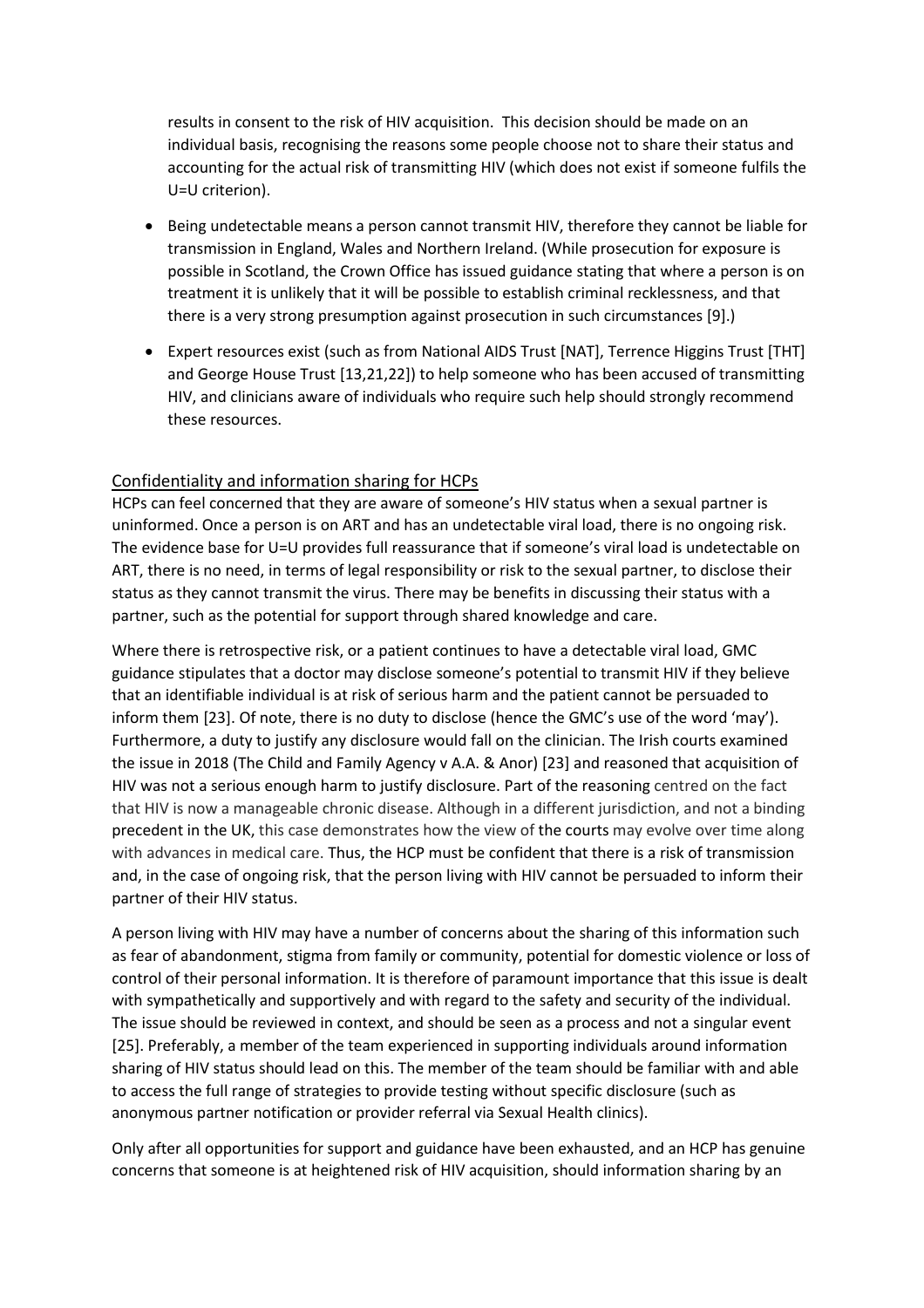HCP be considered. Ultimately, HCPs should remember that the sharing of someone's HIV status is to encourage another person to test for HIV, something that the other person may choose not to do. Sharing does not guarantee a positive outcome.

If an HCP decides that in light of their circumstantial knowledge information sharing should be pursued, the case should first be discussed at an HIV multidisciplinary team meeting; it should not be a unilateral decision. If the decision is supported, the case should be discussed with the Caldicott Guardian who is responsible for confidentiality of patient identifiable information. The HCP should check that the Guardian has experience of advising on such cases; if they do not, they should be asked to contact BHIVA. Before proceeding with sharing, the HCP is advised to have discussed the case with their medical defence organisation. Again, the HCP should check that the advisor with whom they speak has experience in such cases as there have been occasions when advice has not acknowledged the nuances of this issue. As per the GMC guidance, the decision should then be shared with the person whose HIV status is going to be disclosed against their will, along with the justification. It would be good practice to follow this up in writing.

#### Request by another agency for an HCP to disclose HIV status

If someone has been accused of reckless or intentional transmission of HIV, there may be a request from the police for access to their medical records. There is no legal duty to comply with this without either the person's consent or a court order. Any request should follow local protocols. It is important to note that a police request does not need to be answered immediately, although there may be an impression that it should. A request should also evidence a legitimate need for the police to access the information requested, in line with legal and investigational advice relating to the criminal transmission of HIV [17].

Where possible, HCPs should ask the person about whom information has been requested for permission to share their information and obtain written consent. The person sharing this information should be reasonably assured that consent is not obtained under duress, such as while someone is in police custody. Ultimately, the police may apply for a court order. The court order must be complied with and will normally be dealt with by the legal team of a trust or hospital. Notes should be reviewed in advance to redact information with regard to any further identifiable individuals to avoid inadvertent disclosure of any information relating to others.

There have been cases in which requests have been made to share information around HIV where reckless or intentional transmission were not the alleged crimes under investigation. Such requests should not normally be complied with unless there is a court order. BHIVA, NAT and THT all have resources available to support decision-making in complex situations.

#### **Summary**

Fortunately, as a result of medical developments and the finding that U=U, the concern of reckless transmission is minimised for the majority of people living with HIV in the UK who maintain an undetectable viral load. However not all people living with HIV have an undetectable viral load and furthermore some may never have. ART is not universally easily available due to a number of barriers. Therefore a minority of individuals remain at risk of investigation and prosecution for reckless transmission of HIV.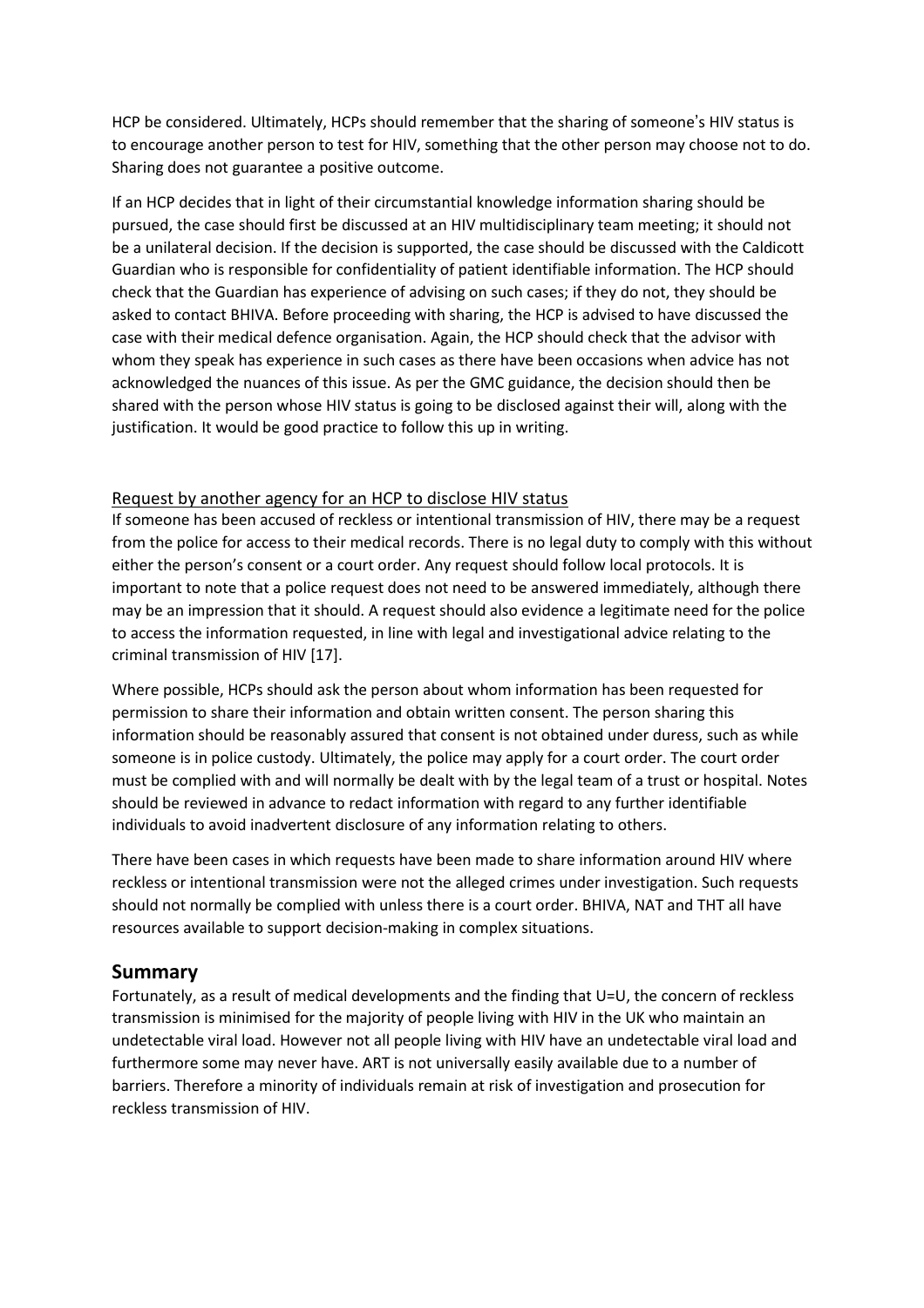UNAIDS urges states to use the law only in cases of intentional transmission; as noted above, BHIVA's position remains that application of the criminal law to cases other than intentional transmission may be counterproductive to public health aims.

## **Key agencies with expertise**

| <b>British HIV Association:</b> | www.bhiva.org    |
|---------------------------------|------------------|
| Children's HIV Association:     | www.chiva.org.uk |
| <b>George House Trust:</b>      | www.ght.org.uk   |
| <b>National AIDS Trust:</b>     | www.nat.org.uk   |
| <b>Terrence Higgins Trust:</b>  | www.tht.org.uk   |

## **References**

1. Phillips M, Poulton M; on behalf of the British HIV Association (BHIVA) and British Association of Sexual Health and HIV (BASHH) writing committee. HIV transmission, the law and the work of the clinical team. January 2013. Available at: [https://www.bhiva.org/file/iDIGMpCZwyuNV/Reckless-HIV](https://www.bhiva.org/file/iDIGMpCZwyuNV/Reckless-HIV-transmission-FINAL-January-2013.pdf)[transmission-FINAL-January-2013.pdf](https://www.bhiva.org/file/iDIGMpCZwyuNV/Reckless-HIV-transmission-FINAL-January-2013.pdf) (accessed November 2021).

2. Pearshouse R. Switzerland: statement on sexual transmission of HIV by people on ART. *HIV AIDS Policy Law Rev* 2008; **13**: 37–38.

3. Rodger AJ, [Cambiano](https://www.thelancet.com/journals/lancet/article/PIIS0140-6736(19)30418-0/fulltext) V, Bruun T *et al*; PARTNER Study Group. Risk of HIV transmission through condomless sex in serodifferent gay couples with the HIV-positive partner taking suppressive antiretroviral therapy (PARTNER): final results of a multicentre, prospective, observational study. *Lancet* [2019;](https://www.thelancet.com/journals/lancet/issue/vol393no10189/PIIS0140-6736(19)X0025-2) **393**: 2428–2438.

4. Global Commission on HIV and the law. *Risks, rights and health*. Available at: <https://hivlawcommission.org/report/> (accessed November 2021).

5. UNAIDS Policy Brief : *Criminalization of HIV transmission*. Available at: [https://www.unaids.org/sites/default/files/media\\_asset/jc1601\\_policy\\_brief\\_criminalization\\_long\\_e](https://www.unaids.org/sites/default/files/media_asset/jc1601_policy_brief_criminalization_long_en.pdf) [n.pdf](https://www.unaids.org/sites/default/files/media_asset/jc1601_policy_brief_criminalization_long_en.pdf) (accessed November 2021).

6. UNAIDS. Ending overly broad criminalization of HIV non-disclosure, exposure and transmission: Critical scientific, medical and legal considerations. Available at:

[https://www.unaids.org/sites/default/files/media\\_asset/20130530\\_Guidance\\_Ending\\_Criminalisatio](https://www.unaids.org/sites/default/files/media_asset/20130530_Guidance_Ending_Criminalisation_0.pdf) [n\\_0.pdf](https://www.unaids.org/sites/default/files/media_asset/20130530_Guidance_Ending_Criminalisation_0.pdf) (accessed November 2021).

7. Barré-Sinoussi F, Abdool Karim SS, Albert J *et al*. Expert consensus statement on the science of HIV in the context of criminal law. *J Int AIDS Soc* 2018; **21**: e25161.

8. HIV Justice Network. *Global HIV criminalisation database*. Available at: <https://www.hivjustice.net/global-hiv-criminalisation-database> (accessed November 2021).

9. Crown Office and Procurator Fiscal Service (COPFS). *Prosecution policy on the sexual transmission of infection.* Available at:

[https://www.copfs.gov.uk/images/Documents/Prosecution\\_Policy\\_Guidance/Guidelines\\_and\\_Policy](https://www.copfs.gov.uk/images/Documents/Prosecution_Policy_Guidance/Guidelines_and_Policy/Prosecution%20policy%20on%20the%20sexual%20transmission%20of%20infection%20-%20July%2014.pdf) [/Prosecution%20policy%20on%20the%20sexual%20transmission%20of%20infection%20-](https://www.copfs.gov.uk/images/Documents/Prosecution_Policy_Guidance/Guidelines_and_Policy/Prosecution%20policy%20on%20the%20sexual%20transmission%20of%20infection%20-%20July%2014.pdf) [%20July%2014.pdf](https://www.copfs.gov.uk/images/Documents/Prosecution_Policy_Guidance/Guidelines_and_Policy/Prosecution%20policy%20on%20the%20sexual%20transmission%20of%20infection%20-%20July%2014.pdf) (accessed April 2022).

10. The National Archives. *Offences Against The Person Act 1861*. Available at: